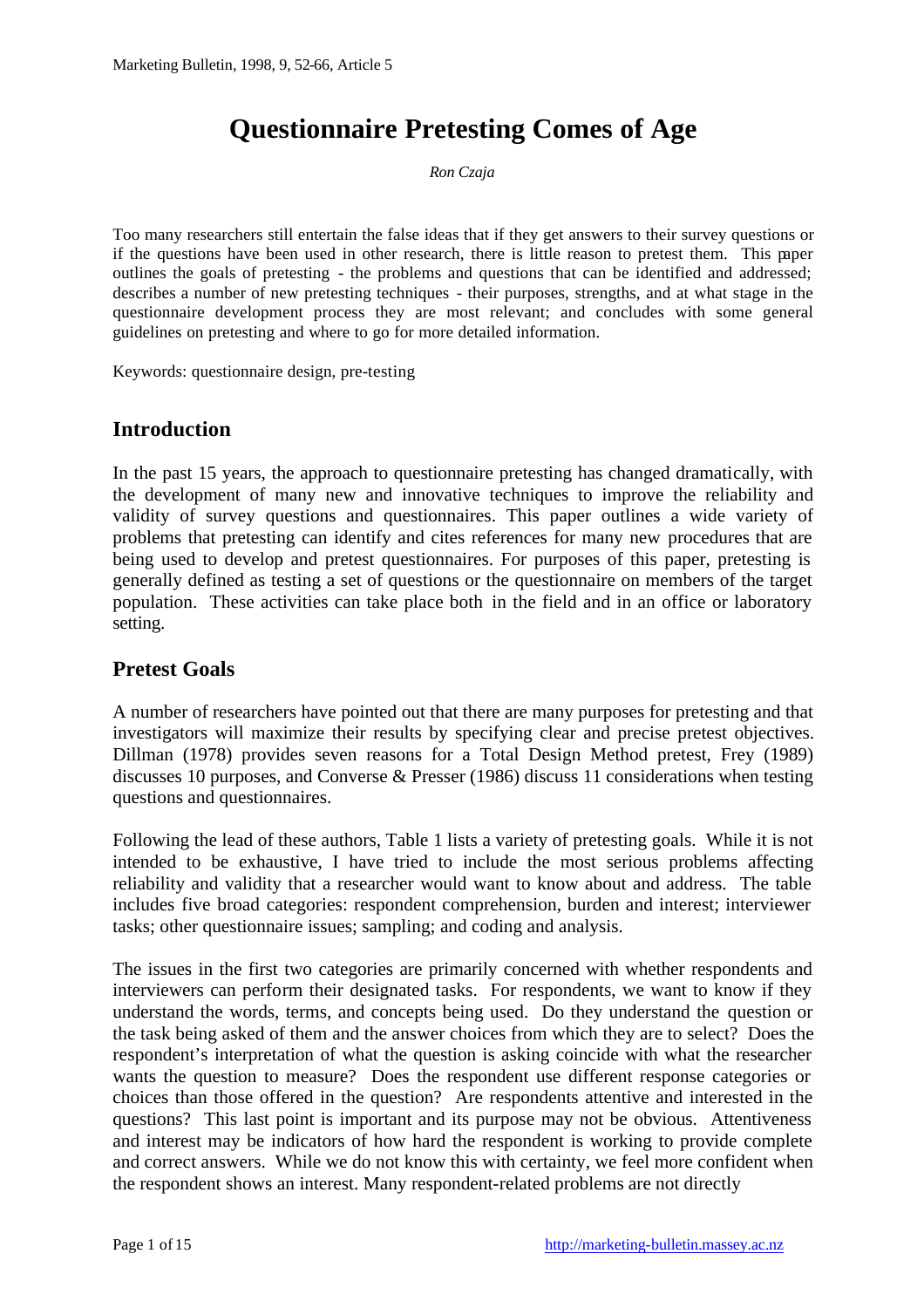Table 1. Goals of a Pretest - Problem Identification and Questions to Address

#### **Respondent Comprehension, Burden, and Interest**

- Do respondents have difficulty understanding words, terms or concepts?
- Is the sentence structure too complex? Do respondents understand the question, the task required, and the answer format?

\_\_\_\_\_\_\_\_\_\_\_\_\_\_\_\_\_\_\_\_\_\_\_\_\_\_\_\_\_\_\_\_\_\_\_\_\_\_\_\_\_\_\_\_\_\_\_\_\_\_\_\_\_\_\_\_\_\_\_\_\_\_\_\_\_\_\_\_\_\_\_

- Do respondents interpret the question as the researcher intends?
- Do respondents use different response categories or choices than those offered?
- Are respondents willing and able to perform the tasks required to provide accurate and complete answers?
- Are respondents attentive and interested in the questions?

### **Interviewer Tasks**

- Do interviewers have difficulty pronouncing words or reading particular sentences?
- Do interviewers leave out words or modify the question wording in other ways?
- Do interviewers read the question and probe in a neutral manner?
- Do interviewers follow skip patterns and other instructions correctly?
- Do interviewers record complete answers? Is adequate space provided?
- Are there any other tasks interviewers have difficulty performing?

#### **Other Questionnaire Issues**

- Do the sections of the questionnaire and the questions within sections have a logical flow?
- Are the skip instructions correct?
- Is there evidence of question order effects?

### **Sampling**

- What is the response rate? Does the response rate indicate any potential problems?
- Are the eligibility rates as expected; do these rates indicate any unexpected problems?
- Are there any indications of problems with the completeness and accuracy of the sampling frame?

#### **Coding and Analysis**

• Is it difficult to construct code categories for the question or to code responses to openended questions?

\_\_\_\_\_\_\_\_\_\_\_\_\_\_\_\_\_\_\_\_\_\_\_\_\_\_\_\_\_\_\_\_\_\_\_\_\_\_\_\_\_\_\_\_\_\_\_\_\_\_\_\_\_\_\_\_\_\_\_\_\_\_\_\_\_\_\_\_\_\_\_

• Is the level of variation in responses to each question acceptable?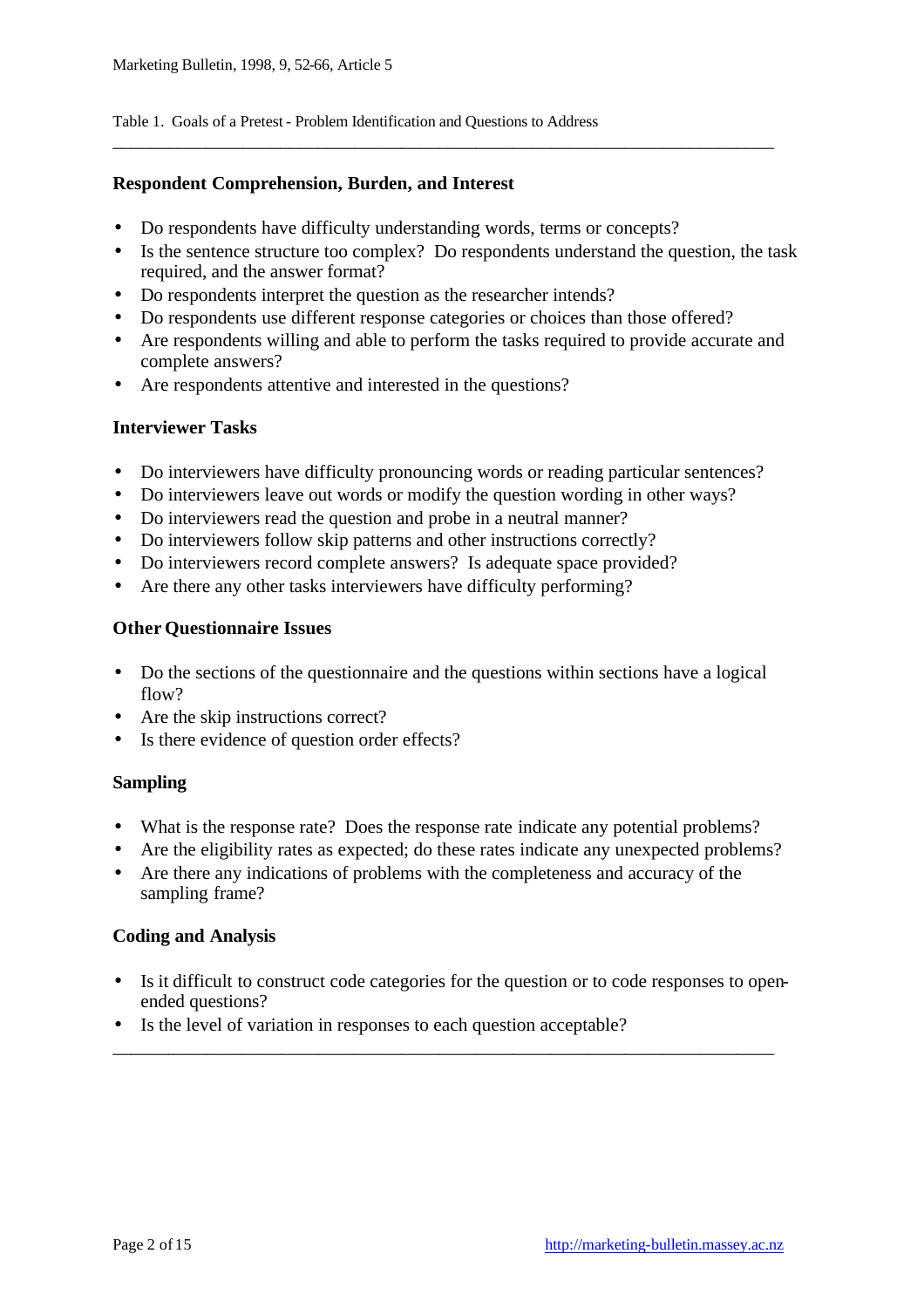observable, but they can be identified by using specific techniques. Table 2 outlines some innovative approaches for identifying these types of problems.

The ability of interviewers to perform their tasks is equally important. It is important to determine whether interviewers have difficulty pronouncing certain words or reading particular sentences. Do they read the question as written or do they leave out words or modify the question wording? Are they neutral in reading questions and probing? Do they understand the instructions presented in training sessions and those written on the questionnaire? Do they record complete answers? While training sessions are designed to address these problems, we know that after interviewing commences, some interviewers do modify their behaviors.

Pretesting should also address other question and questionnaire issues. For example, do the sections of the questionnaire and the questions within sections have a logical flow? Do the skip patterns make sense and are they correct? It is crucial to insure that the correct respondents are answering intended follow up questions and that others are not being asked inappropriate questions. When pretests are a reasonable size, at least 30 completed interviews, one can also check for obvious indications of question order effects. By this I mean that a prior question or answer is influencing the response to a later question. Keep in mind however that the typically small sample sizes for pretests can only give indications of these effects for the total sample but not for subgroups.

Pretesting can also address coding and data analysis issues. Constructing code categories and coding responses to open-ended questions needs to be examined. Can meaningful categories be constructed from respondents' answers? Are respondents' answers within the framework of expected responses? What types of responses are being given to questions with an "other (please specify)" category? Is the level of variation among response categories acceptable?

Field pretests can take one of two forms: declared or undeclared. In a declared pretest, respondents are told that at times during the interview they will be asked to do more than just answer the questions. They may be asked to rephrase a question in their own words, to think out loud while they are trying to formulate their answer, or to do other things which will be discussed shortly. The goal is to get respondents' immediate thoughts and reactions to a question or task. In an undeclared pretest, the interview is conducted in the same manner as intended for the main study. The purpose is to get a sense of the dynamics of the entire interview, that is, how well the questions flow, whether the skip patterns work, the amount of time it takes to conduct the interview and so forth.

Post-interview probe questions may be asked about individual questions or responses, but the number and scope of these questions is much fewer and more limited than in a declared pretest. Declared pretests are usually part of the pre-pretesting activities while undeclared pretests are usually used to field test questionnaires and to get a sense of sampling, coding and analysis issues.

Most field pretests are carried out with the target population using the procedures planned for the main study. Generally, this includes conducting the pretest in the same geographic area as the main study and testing the intended sampling frame. The consensus among most researchers is to use experienced interviewers (Converse & Presser 1986; Fowler 1993; Czaja & Blair 1996). The rationale is that experienced interviewers are better able to spot errors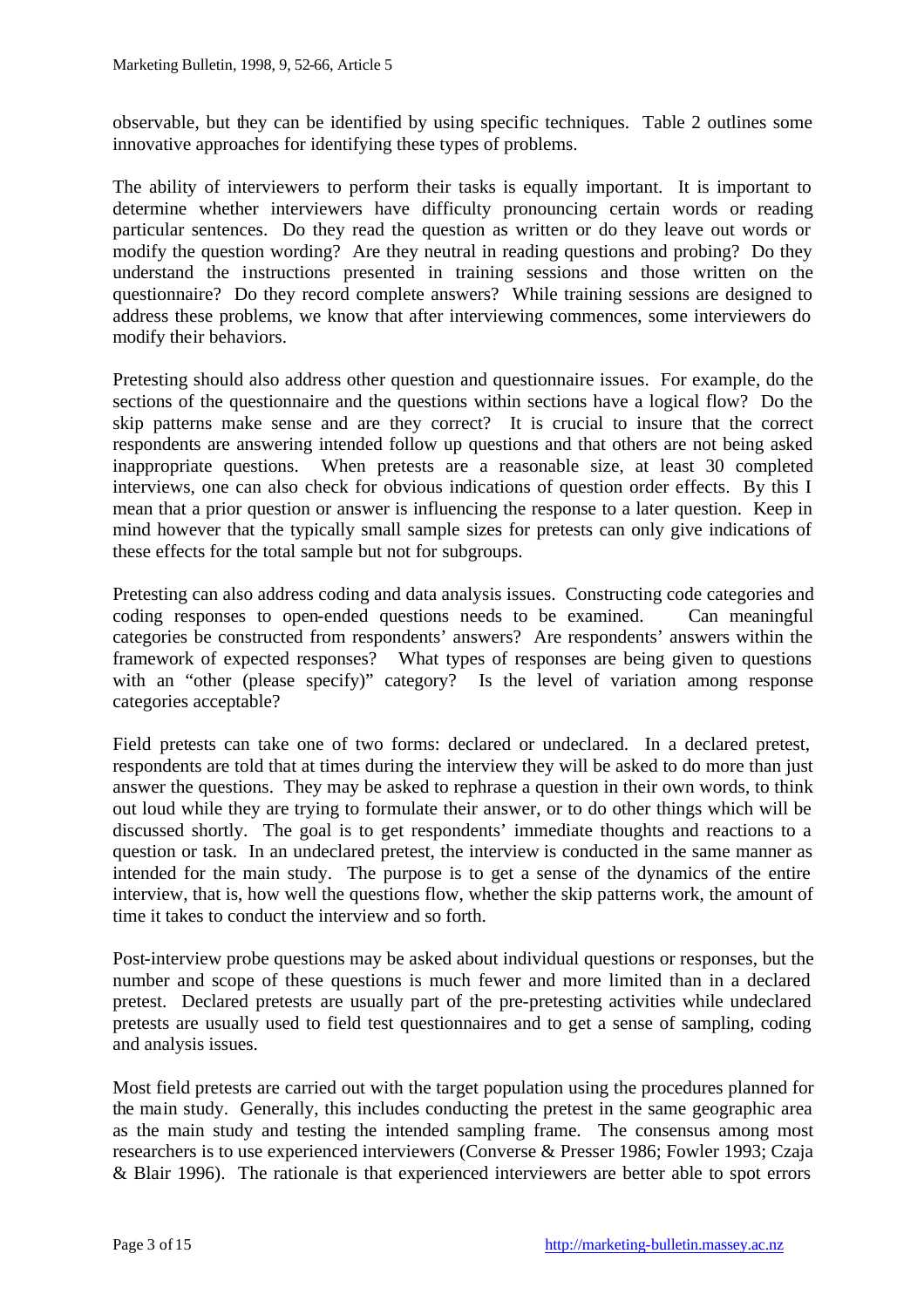and identify problems. This is especially important when testing the sampling frame for completeness, errors, missing information, and so on. In addition, when screening of the population to find eligible respondents is required, it is important to determine or test the rates of eligibility and ineligibility and to estimate response rates for the main study. Encountering unexpectedly low eligibility and/or response rates during main data collection usually has a disastrous effect on a study's time schedule and budget.

# **Pretesting Techniques**

In most instances, if you are not looking for problems or ambiguities you will not find them. In the past decade  $\alpha$  so, a number of new techniques and reconstituted versions of old procedures have been used to identify problems with survey questions and questionnaires. Table 2 lists many of these techniques and the types of problems they can identify. The procedures are organized into two groups: pre-pretesting activities which take place in a laboratory or group setting prior to field pretesting and those which occur in a field pretest and afterward. The following paragraphs briefly describe each technique, highlight its advantages and disadvantages, and provide references where more information can be found.

### **Pre-pretesting Activities**

**Focus Groups**. Focus groups have a long history. In recent years, however, they have been used as input for question and questionnaire development, rather than as the primary means to answer a research question. Regardless of the purpose, the same considerations concerning group composition apply (Krueger 1994). For example, a skilled group moderator is important; group size depends on how familiar the topics are to respondents and whether discussion will be readily forthcoming or sporadic; homogeneity or heterogeneity of group members depends on whether any of the topics will make participants feel uncomfortable or reluctant to discuss their thoughts; and so forth.

Focus groups work best in the early phases of question and questionnaire development and when a set of objectives and tasks to be accomplished is specified before the groups meet. It is important to list the terms, recall tasks, reporting tasks, and other matters for which feedback is required (Fowler 1993). Focus groups are very good for determining respondents' understanding of key terms and concepts; how respondents recall or retrieve information; whether behavioral frequencies are being counted, estimated, or "calculated" using some other strategy; if respondents understand the task required based on the current question wording; and what frame of reference or interpretation respondents bring to the question as worded.

An advantage of a group meeting is that the members can use the thoughts and comments of others to help stimulate and formulate their own thoughts. In addition, participants' comments and reactions can often provide valuable insights into approaches for revising questions and questionnaires (Royston et al. 1986). For example, is one question adequate or must the subject be asked about in a series of questions?

A great deal of information can be obtained from 90 minute focus groups. Typically, the groups are audio recorded or videotaped. The drawbacks are that the results are difficult to work with; time consuming to interpret; and only a limited number of terms, topics and issues can be addressed in a typical 90-minute session.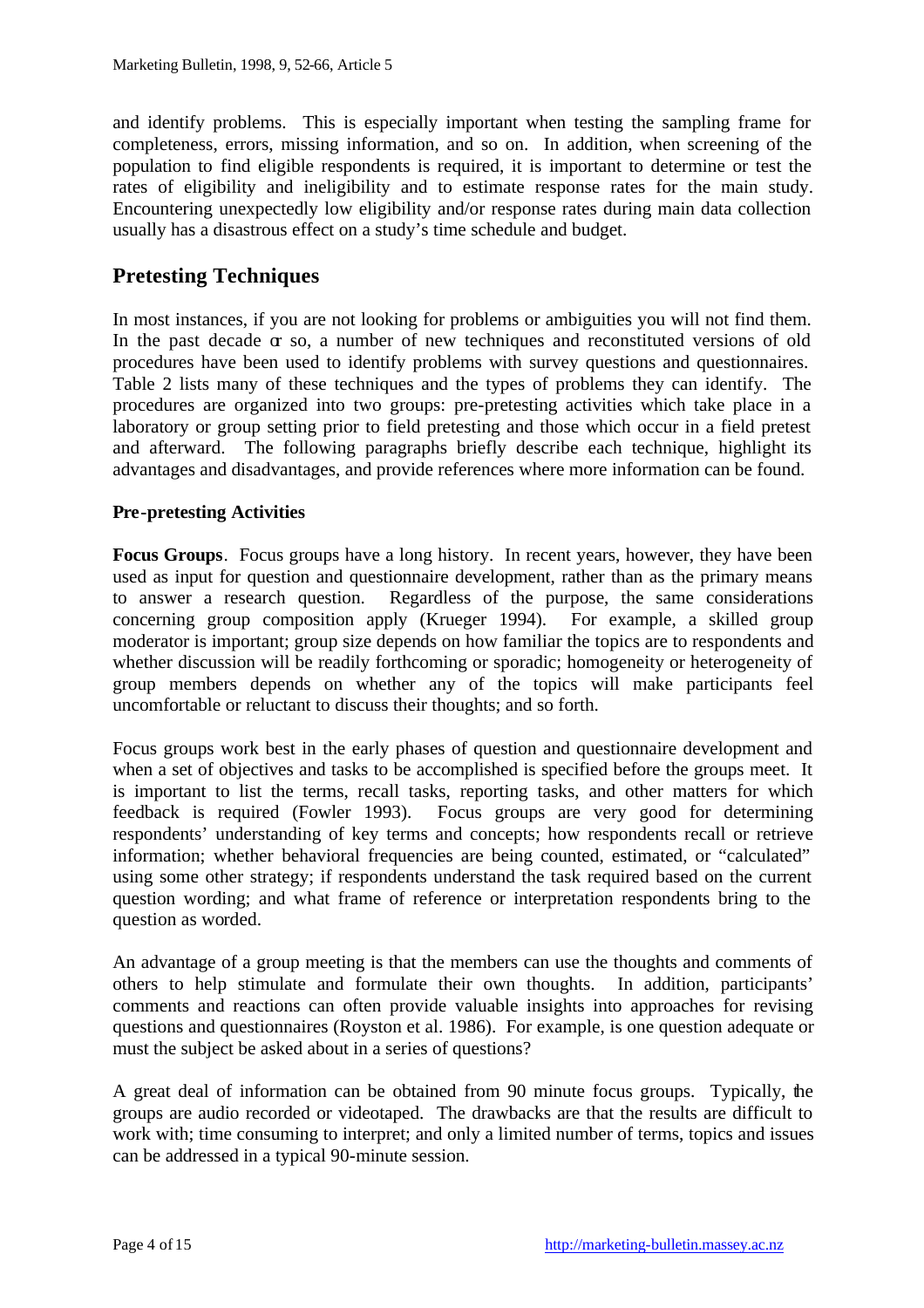| Technique                                                                            | <b>Objectives</b>                                                                                                                                                         |
|--------------------------------------------------------------------------------------|---------------------------------------------------------------------------------------------------------------------------------------------------------------------------|
| <b>Pre-pretesting Activities</b>                                                     |                                                                                                                                                                           |
| <b>Focus Groups</b>                                                                  | Determine how respondents define key words,<br>terms, and phrases                                                                                                         |
|                                                                                      | Determine whether respondents interpret phrases<br>and questions as the researcher intends                                                                                |
|                                                                                      | Obtain a general assessment of respondents'<br>ability to perform required tasks (e.g. recall<br>relevant information, estimate frequency of<br>specific behaviors, etc.) |
|                                                                                      | Obtain ideas for question wording                                                                                                                                         |
| Intensive Individual or<br>Cognitive Interviews                                      | Identify words terms or concepts that<br>respondents do not understand, interpret<br>consistently, or interpret as the researcher<br>intends.                             |
| Thinkalouds                                                                          | Identify questions that respondents can not<br>answer accurately (e.g., recall problems,<br>inability to estimate frequencies accurately)                                 |
| Special or follow-up probes:<br>Comprehension probes<br>Information retrieval probes |                                                                                                                                                                           |
| Probes to evaluate response choices                                                  | Assess close-ended response choices                                                                                                                                       |
|                                                                                      | Obtain suggestions for revising questions<br>and/or the questionnaire                                                                                                     |
| <b>Response Latency</b>                                                              | Identify questions that are too complex or that<br>are difficult to understand                                                                                            |
|                                                                                      | Measure attitude strength                                                                                                                                                 |
| Computer-Assisted Coding of<br><b>Concurrent Protocols</b>                           | Identify respondent comprehension,<br>retrieval, judgement, and response problems                                                                                         |
|                                                                                      |                                                                                                                                                                           |

\_\_\_\_\_\_\_\_\_\_\_\_\_\_\_\_\_\_\_\_\_\_\_\_\_\_\_\_\_\_\_\_\_\_\_\_\_\_\_\_\_\_\_\_\_\_\_\_\_\_\_\_\_\_\_\_\_\_\_\_\_\_\_\_\_\_\_\_\_\_\_\_

## **Table 2. Pretesting Techniques and Objectives**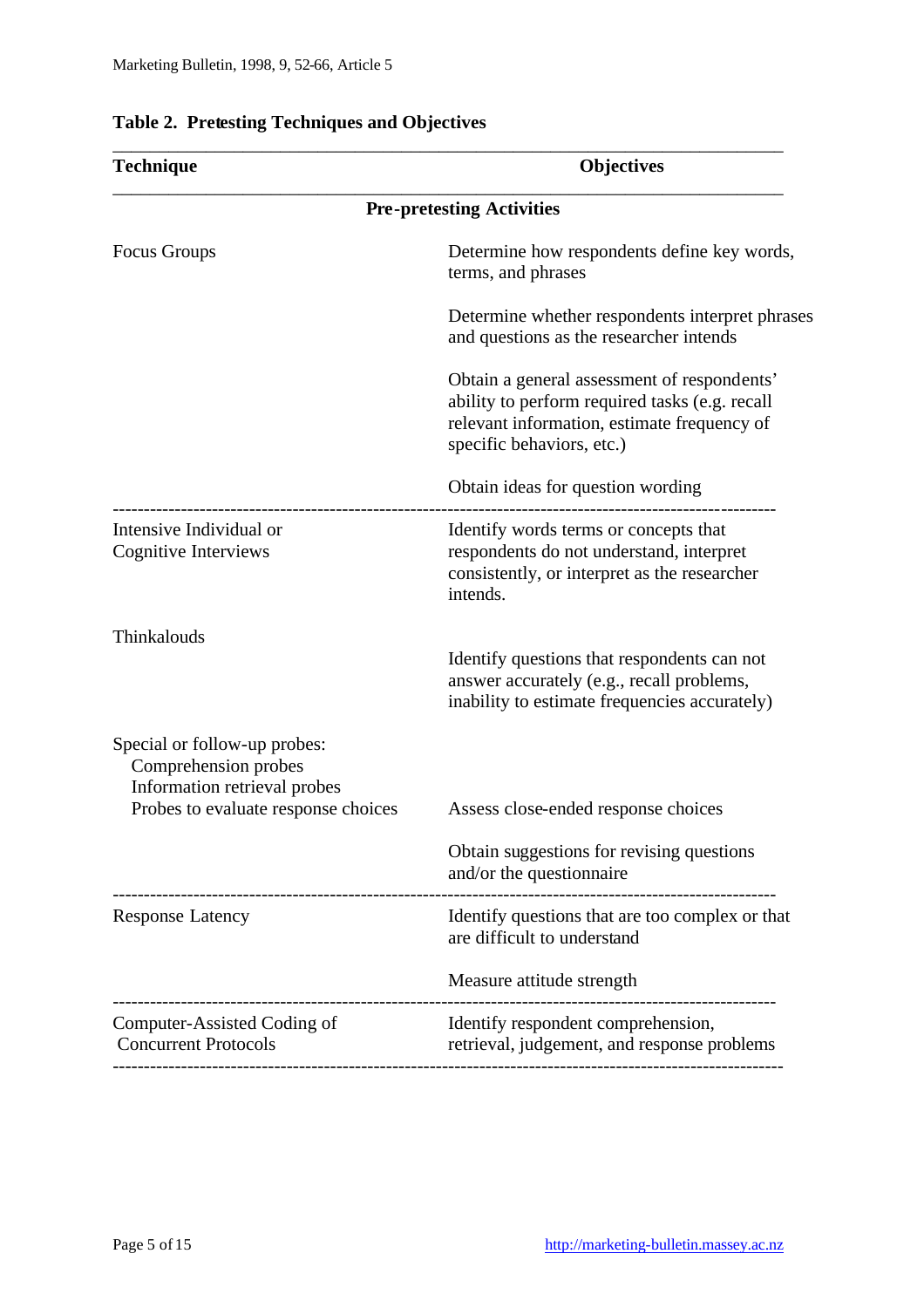| <b>Technique</b>                                                        | <b>Objectives</b>                                                                                                                             |
|-------------------------------------------------------------------------|-----------------------------------------------------------------------------------------------------------------------------------------------|
| <b>Expert Panel Review of Questionnaire</b><br>and/or response problems | Identify potential respondent comprehension                                                                                                   |
|                                                                         | Identify potential interviewer problems                                                                                                       |
|                                                                         | Identify potential data analysis problems                                                                                                     |
|                                                                         | Obtain suggestions for revising questions and/or<br>the questionnaire                                                                         |
| <b>Questionnaire Appraisal Coding System</b>                            | Identify potential respondent comprehension,<br>retrieval, judgment, and/or response problems                                                 |
|                                                                         | Identify potential interviewer problems                                                                                                       |
|                                                                         | Identify potential data analysis problems                                                                                                     |
|                                                                         | Obtain suggestions for revising questions and/or<br>the questionnaire                                                                         |
|                                                                         | <b>Field Pretesting</b>                                                                                                                       |
| <b>Respondent Debriefing</b>                                            | Identify words terms or concepts that<br>respondents do not understand, interpret<br>consistently, or interpret as the researcher<br>intends. |
|                                                                         | Identify questions that respondents can not<br>answer accurately (e.g., recall problems,<br>inability to estimate frequencies accurately)     |
|                                                                         | Assess close-ended response choices                                                                                                           |
|                                                                         | Obtain suggestions for revising questions and/or<br>the questionnaire                                                                         |
| <b>Interviewer Debriefings</b>                                          | Identify faulty interviewer instructions, incorrect<br>skip patterns, inadequate space to record<br>answers, and typographical errors         |
| Group discussion of field pretest<br>experiences and questions          |                                                                                                                                               |
| Use of rating forms                                                     | Identify questions that are awkward or difficult<br>to read                                                                                   |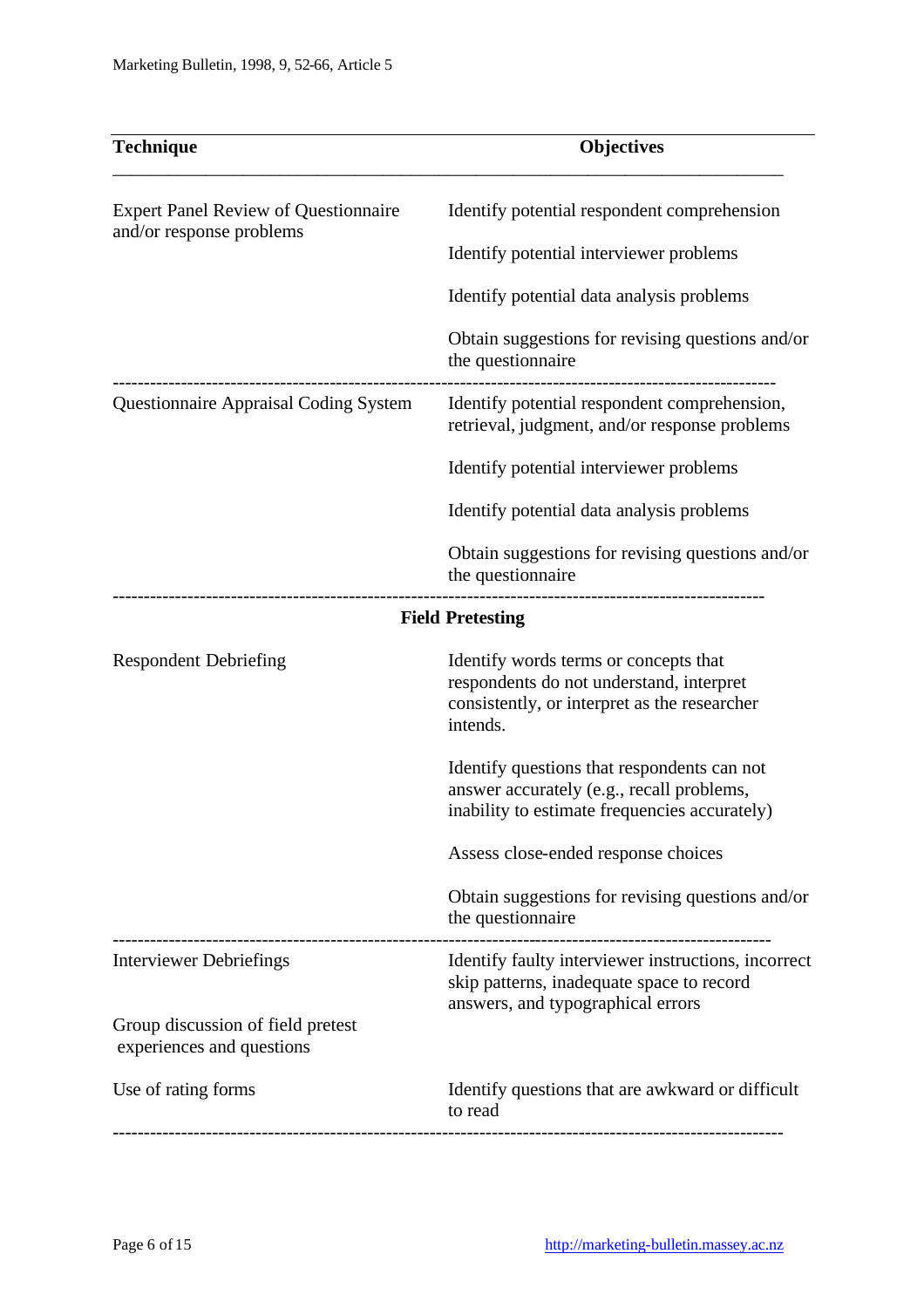| <b>Technique</b>                               | <b>Objectives</b>                                                                                                         |
|------------------------------------------------|---------------------------------------------------------------------------------------------------------------------------|
| Group discussion of behavior coding<br>results | Assess respondent interest                                                                                                |
|                                                | Obtain suggestions for revising questions and/or<br>the questionnaire                                                     |
|                                                | Identify sampling problems                                                                                                |
| Vignettes                                      | Assess whether different question wording<br>affects respondents' interpretation of a question                            |
|                                                | Identify terms and concepts that respondents<br>interpret differently from researchers                                    |
| <b>Behavior Coding</b>                         | Identify problem questions based on the<br>frequency of occurrence of specific interviewer<br>and/or respondent behaviors |

**Intensive Individual or Cognitive Interviews**. These interviews are conducted one-on-one by an interviewer with a respondent from the target population, usually at the facilities of a research organization. One technique is called a thinkaloud. Respondents are asked to think out loud or verbalize their thoughts as they attempt to understand the question, retrieve relevant information from memory, and formulate their response. Interviewers are trained to use scripted probes to clarify ambiguous thoughts and statements.

Thinkalouds can be concurrent (probe questions are asked after the respondent answers the question) or retrospective (probe questions are asked at the end of the interview). The sessions are usually audio recorded so nonparticipating staff can listen to and analyze interviews. The purpose of thinkalouds is to identify comprehension, interpretation, and recall problems. A major goal is to gain an understanding of the cognitive processes that respondents use to formulate their answers.

A thinkaloud interview does not emulate the flow of a normal interview, and thus, gives no indication of interviewing and questionnaire problems. Thinking out loud and probing specific answers breaks the question flow and the relationship between questions. Also, the degree to which respondents can verbalize their thoughts may be a function of their level of education. Concern has been raised that this is not the usual way that survey respondents answer questions, and thus, it may affect the answers given (Fowler 1993).

A second form of intensive individual interviewing is the use of follow-up probes designed to identify comprehension, information retrieval, and other problems. In this type of intensive interview, follow-up questions are asked after the respondent answers a question or a series of related questions. Comprehension probes include asking respondents to paraphrase a key phrase, define a term used in a question, elaborate on an aspect of their response, rate the clarity of a phrase or concept, and identify words or phrases that are difficult to understand. The purposes of these probes are to identify terms or concepts that respondents do not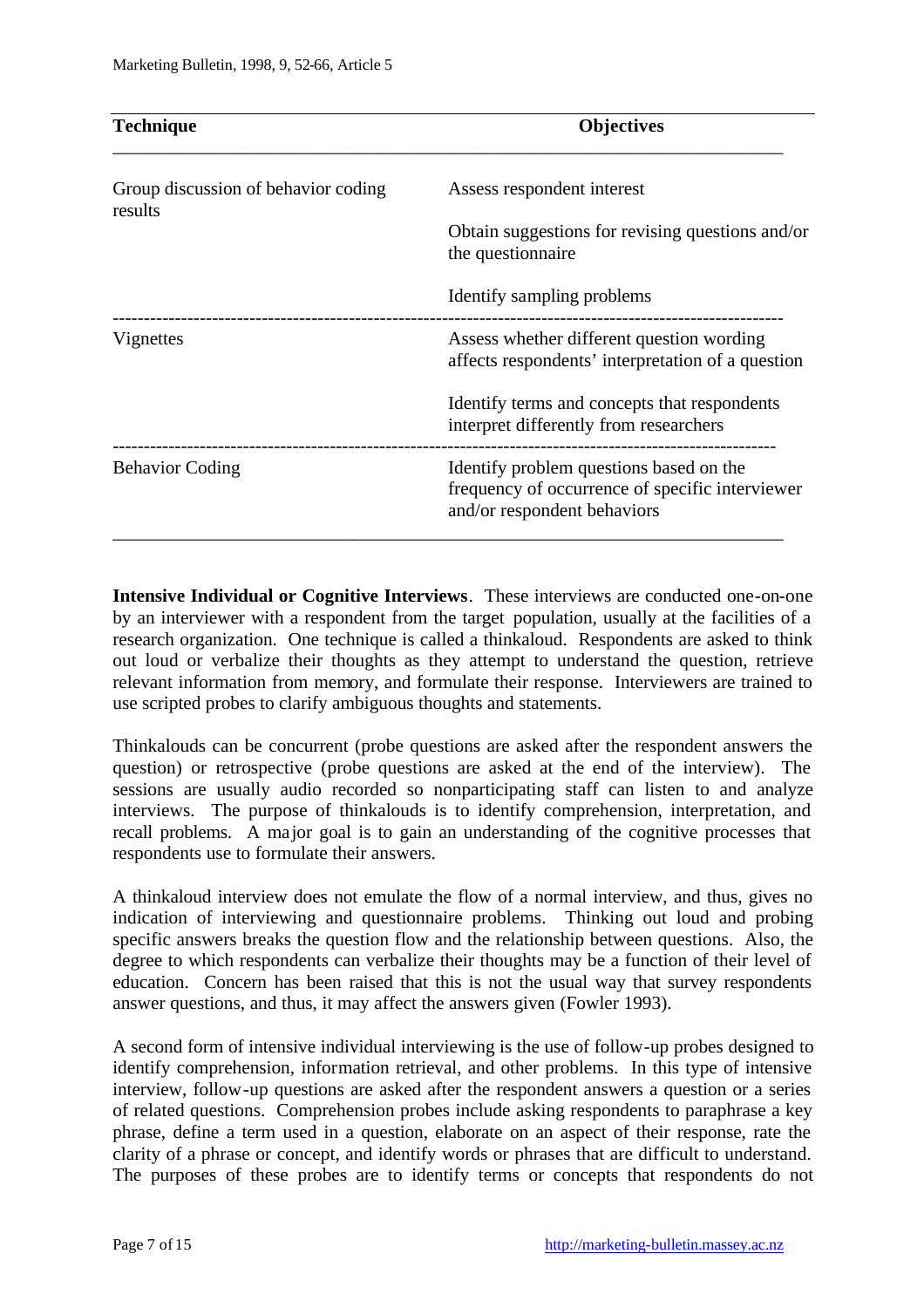understand or that they interpret differently than intended and to determine if respondents miss important words or qualifiers that are part of the question, e.g., reference period.

Information retrieval probes are aimed at assessing respondent's confidence in their answers; determining if a question caused any uncertainty about how to answer; or obtaining information about how respondents arrived at answers to numeric, rating or recall questions. Follow up probes are also used to evaluate the adequacy of close-end answer categories. If respondents use different words or choices than those offered by the question, it is necessary to find out why.

**Response Latency**. This is a less common technique that can be used in conjunction with intensive individual interviews. The length of time it takes before each respondent begins to answer a question is measured from audio recorded interviews. Unusually long time lags may signify that the question is too complex or that respondents are having difficulties recalling the information they need to formulate their answers. Conversely, unusually quick responses may indicate a lack of understanding (Royston, et al. 1986). Bassili (1996) has proposed this methodology as a measure of attitude strength or opinion crystallization.

**Computer Assisted Coding of Concurrent Protocols**. Bolton (1991) developed this technique which uses thinkaloud interviews and codes respondents' verbal and nonverbal behavior into categories that measure respondents' cognitive difficulties in answering questions. From a series of studies, Bolton has classified words and word strings used by respondents into categories that indicate different types of difficulties in the questionanswering process. This technique was used in a study dealing with low involvement activities that compared different survey questions on the same topics (Bolton & Bronkhorst 1996).

Coders listened to audio tapes of interviews and coded respondents' thinkaloud thoughts into segments by noting cues (short pauses and changes in intonation) that indicate the end of one thought or the beginning of another. The segments were then analyzed using software which examines precoded language transcripts. Words and word strings were assigned to one of sixteen categories, each of which signifies either a comprehension, retrieval, judgment, or response problem. This approach requires a considerable amount of time for coding and analysis, however, it does seem to be a good technique for identifying cognitive difficulties with attitudinal, as well as, behavioral questions.

**Expert Panels**. Expert panels can detect problems not found by other techniques and have the added advantage of being relatively inexpensive. Expert panels are usually a small group of people (3 to 8) that critique the questionnaire from multiple perspectives. Ideally the panel includes subject matter experts and survey professionals experienced in survey design, data collection, coding, and data analysis. In a group session, the panel reviews the questionnaire question by question. The strength of this approach comes from the diversity of expertise and the interaction that takes place in the group meeting (Czaja & Blair, 1996).

Expert panels are typically used prior to conducting a field pretest and, again, during the questionnaire revision process after a field pretest. In a study by Presser & Blair (1994) that compared four pretesting methods, expert panels identified the largest number of problems; expert panels and cognitive interviews were the only methods that diagnosed a number of analysis problems; and expert panels and behavior coding were the most consistent methods of identifying many problems and different problem types. About 50 percent of the problems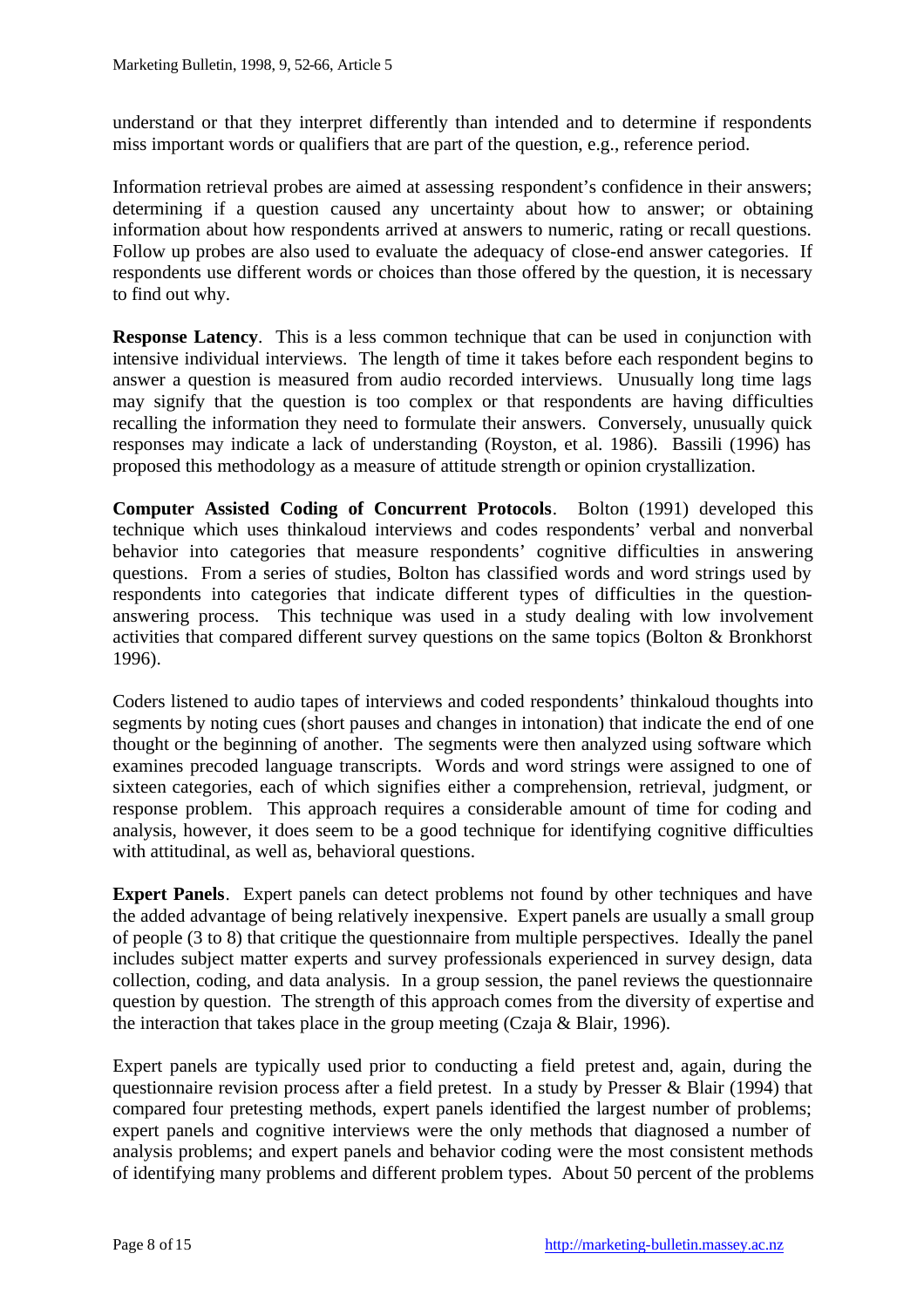identified by expert panels were classified as "respondent semantic" and 30 percent were "respondent task" problems.

**Questionnaire Appraisal Coding System**. This is a technique in which trained coders perform a systematic, question-by-question analysis of a survey questionnaire using a detailed taxonomy of item characteristics which indicate potential response accuracy problems (Lessler & Forsyth 1996). Each question or instruction is rated on multiple factors that are grouped into four major categories that correspond to key stages of the response task: comprehension, information retrieval, judgment, and response generation.

For example, within the comprehension category, coders examine each question for undefined or ambiguous terms, technical terms, hidden questions, undefined or poorly defined reference periods, mismatchs between questions and their response choices, vague response choices (e.g., "always; nearly always, sometimes," etc), and a host of other potential problems. Summary statistics such as the number of codes assigned to each item and the proportion of items assigned specific codes, are used to identify and prioritize questions that need revision.

This is a low cost technique that can be used at any stage of questionnaire construction to identify problems with question wording, instructions, and questionnaire format. On the other hand, Lessler & Forsyth (1996) caution that "more research is needed before this coding scheme can be used as a general purpose tool for analyzing survey items." They point out that code categories need to be refined, that relationships between various codes need to be investigated, and that research to test the refined scheme should be conducted.

### **Field Pretesting**

Most researchers believe that no matter how much developmental and pre-pretesting work is done on a questionnaire, the instrument must still be tested under field conditions (Converse & Presser 1986; Oksenberg et al. 1991; Fowler 1993; Czaja & Blair 1996). Field testing generally means administering a questionnaire to respondents selected from the target population using the procedures that are planned for the main study. Respondents can be selected by probability or convenience sampling and the number of completed interviews is usually between 20 and 70. Field pretesting may involve any or all of the techniques listed in table 2 and discussed below.

**Respondent Debriefing.** In general, the goals of respondent debriefing are the same as for intensive individual or cognitive interviews: to identify comprehension and information retrieval problems and to assess close-ended response choices. This technique is similar to the use of special or follow-up probes in intensive individual interviews except that respondent debriefing takes place in conjunction with a field pretest. Depending on the goals of the pretest, respondent debriefing can be part of a declared or undeclared pretest and the debriefing questions can be interspersed throughout the questionnaire or asked at the conclusion of the interview.

The most common approach is to conduct an undeclared pretest and ask the debriefing or follow-up probes at the end of each interview. The interviewer uses a script to direct the respondent's attention back to specific questionnaire items and then probes for specific informa tion. For example, in one study, respondents who had more than one job had been asked a series of questions about their "main" job. In the respondent debriefing, these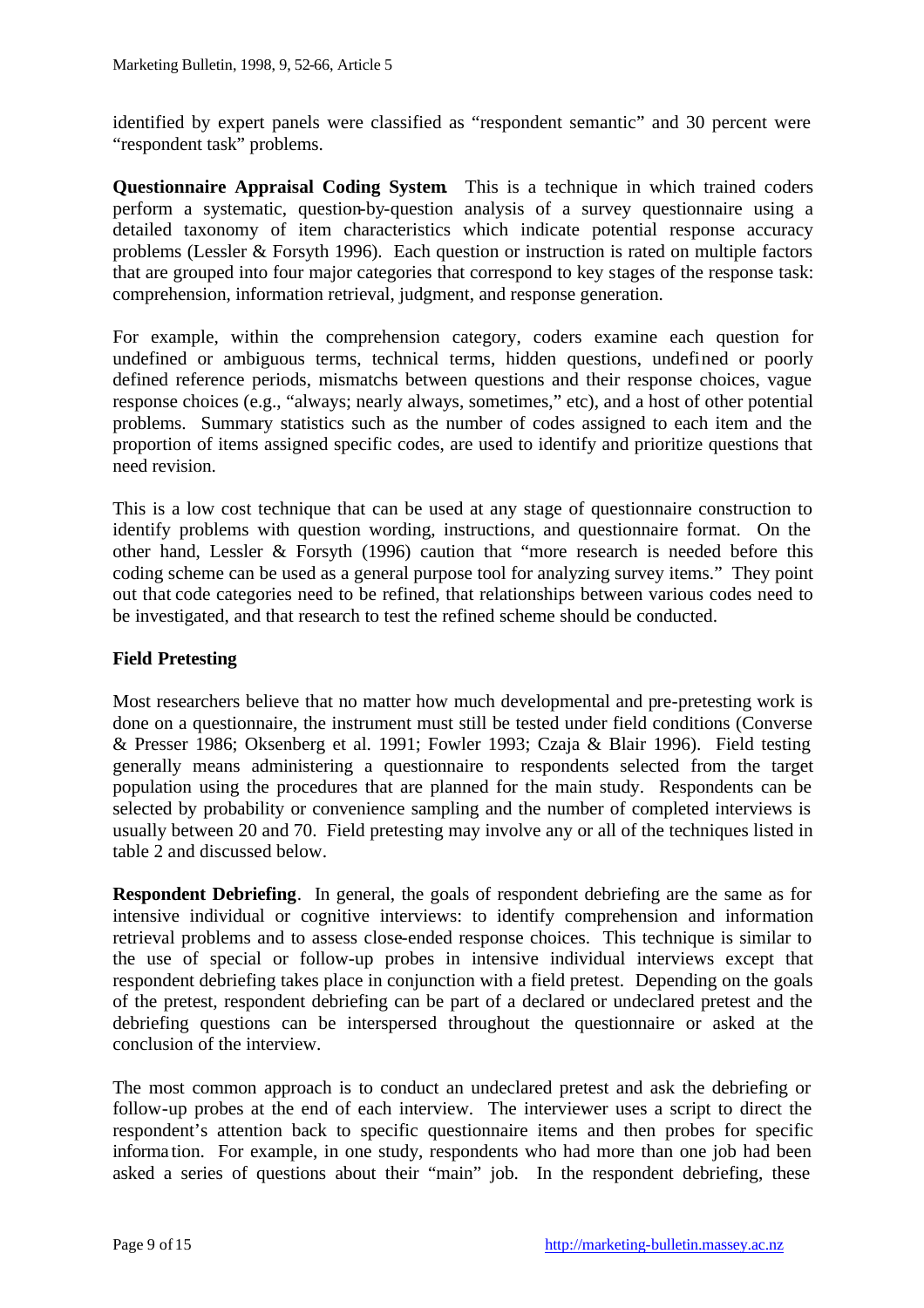respondents were asked: "You mentioned earlier that you had more than one job. How did you decide which job was your MAIN job?" (Esposito et al. 1991).

A major strength of this procedure, compared to some of the others, is that it can provide insights into the nature of the problem and, in many situations, suggestions for dealing with the problem (DeMaio & Rothgeb 1996). The limitations involve how much follow-up questioning and probing can be accomplished without unduly burdening respondents. Only a subset of the questions can be probed with any one respondent.

To evaluate the entire questionnaire, the questions are usually grouped by topic and random subsamples of respondents are asked follow-up probes for only one or a few groups of questions. The exception is for questions that apply to only a small proportion of the respondents; then, all respondents are asked the follow-up probes. Another drawback is that inserting follow-up questions and probes changes the dynamics of the interview, as well as its length.

**Interviewer Debriefing.** Until recently, interviewer debriefing - a group meeting to discuss interviewers' experiences administering the questionnaire and related procedures-was the primary pretesting technique for obtaining feedback on respondent, interviewer, and sampling problems. The typical agenda includes four topics: overview of the pretest to identify serious problems that occurred, question-by-question problem identification, suggestions for revising questions, and summary comments (Czaja & Blair 1996).

In far too many cases, conventional pretesting, which relies on interviewing a small sample of respondents from the target population followed by an interviewer debriefing, does not catch serious problems with questionnaire items. At fault is the structure of these activities. An interviewer's role is to read each question as instructed and to mark the appropriate response choice(s) or record the respondent's verbatim response. It is not easy for an interviewer to be both an interviewer and an observer of problems. Also, except in very obvious or blatant situations, determining whether or not a respondent is having difficulty with a question is a subjective call. Interviewers are very good at finding problems related to their responsibilities, such as typographical errors, faulty instructions, poorly worded questions, incorrect skip instructions, inadequate space to record answers, and so forth.

Interviewer debriefing sessions, while worthwhile, can also be misleading. Interviewers typically complete only a handful of interviews for a pretest. The atypical or extreme situations stand out to them and often color their evaluations. It is important to keep a proper perspective on the frequency of particular problems so that they do not appear more severe than they actually are. For example, when vocal interviewers have encountered one or a few atypical respondents, they are likely to dominate the debriefing discussion especially if it is not highly structured or controlled. One is likely to come away with the impression that the questionnaire needs serious rethinking or revision when in fact the problem has been greatly magnified.

There are, however, ways to maximize the usefulness of these meetings. One approach is to have interviewers complete a rating form in which they answer the following three questions about each question in the questionnaire (Fowler 1993):

1. Did you have any difficulty reading the question exactly as worded?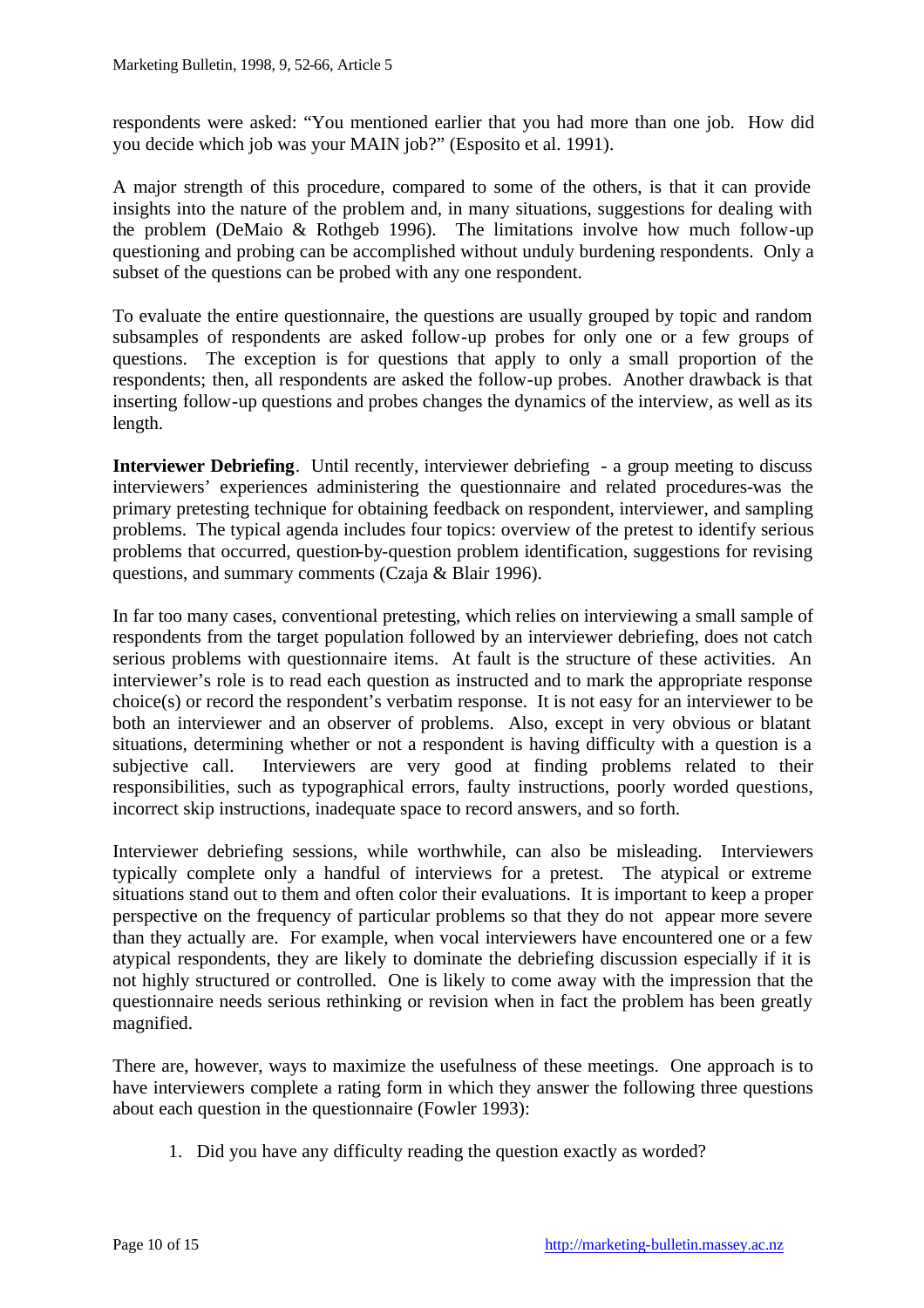- 2. Does the question contain words or concepts that respondents do not understand?
- 3. Do respondents have difficulty retrieving information or providing an answer to the question?

This procedure allows each interviewer to contribute equally to the evaluation and provides a systematic and quantifiable method of identifying problems. The results can be tabulated prior to the group meeting and then, during the meeting, more time can be spent exploring the possible nature of the problems and how they might be fixed. The cost of using rating forms is minimal and the gains are well worth the expenditure. (Fowler 1993).

Another approach to maximize the information from an interviewer debriefing is to report the results of behavior coding (discussed below) to get interviewers' reactions, interpretations, and suggestions for each problem.

**Behavior Coding**. This technique was developed by Charles Cannell and his associates at the University of Michigan (Fowler & Cannell 1996). It is based on the assumption that any deviation from the ideal model, in which an interviewer reads a question exactly as written and the respondent provides a complete answer, indicates a problem with the question. Behavior coding involves tape recording interviews conducted in an undeclared field pretest and then coding, for each question, the number of times any of the following interviewer or respondent behaviors occurred:

- 1. Interviewer made minor wording change when reading the question
- 2. Interviewer made significant wording change when reading the question
- 3. Respondent interrupted the question reading to give his or her answer
- 4. Respondent asked for clarification
- 5. Respondent qualified his or her answer
- 6. Respondents initial answer was inadequate
- 7. Respondent gave a "don't know" response
- 8. Respondent refused to answer the question

Oksenberg et al. (1991) suggest that when one of these behaviors occurs in 15 per cent or more of the pretest interviews, it is likely that there is a problem with the question.

Behavior coding is a simple, low cost technique for analyzing conventional pretest interviews and to systematically identify problem questions. Reporting the results of behavior coding for each question in the interviewer debriefing session affords an opportunity to get the interviewers' interpretations and suggestions for the problem areas. The major limitation of behavior coding is that it does not identify the source of the problem. However, research cited by Fowler & Cannell(1996) has attempted to link behavior codes with specific types of problems. These authors summarized the preliminary generalizations that emerged from this research as follows:

- "1. Questions that are not read as worded are awkwardly phrased or include words that are difficult to pronounce.
- 2. Questions that are misread and frequently interrupted often offer dangling explanations at their conclusion.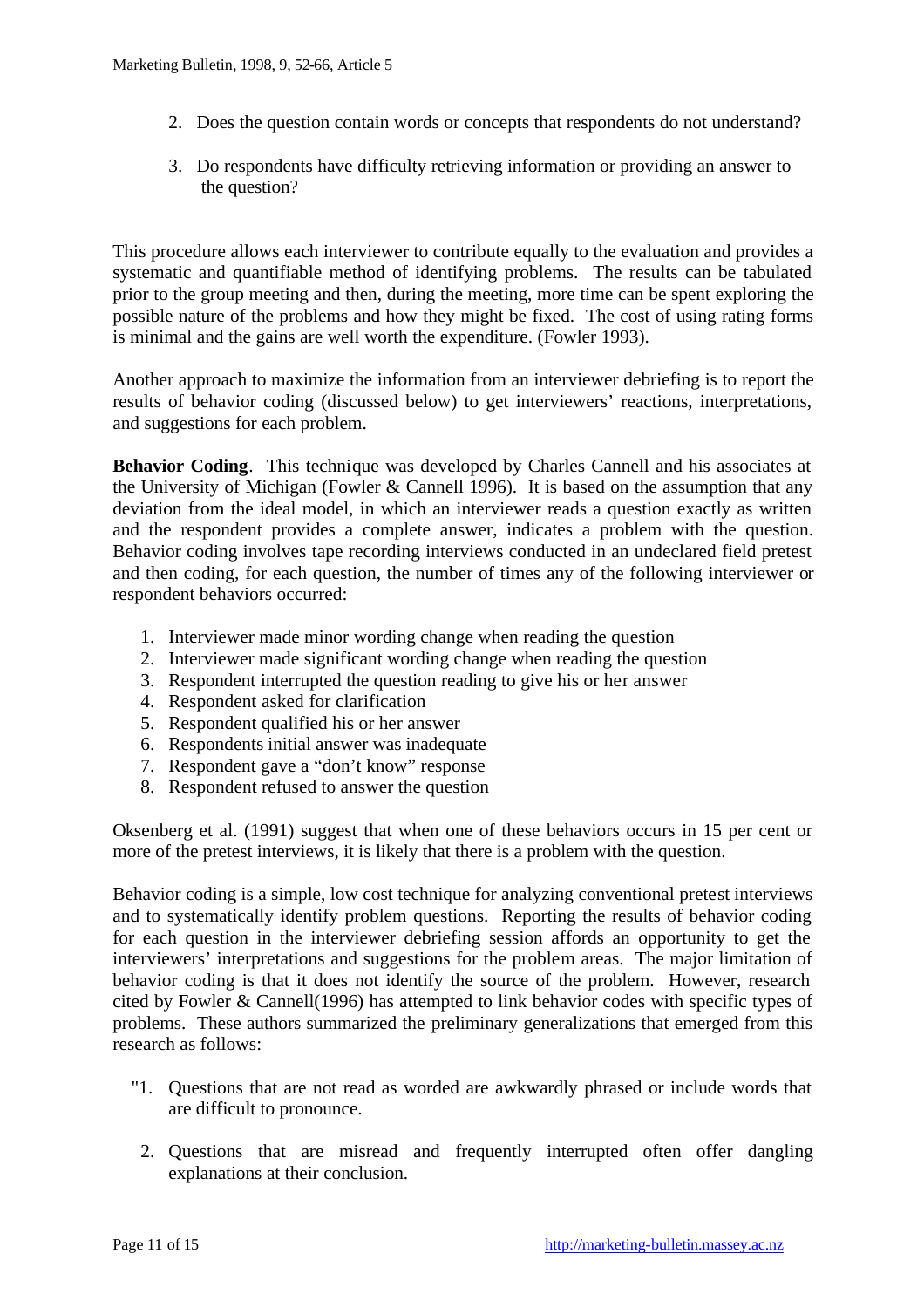- 3. Questions that lead to requests for clarification often require response tasks that do not fit respondents' experience or frame of reference.
- 4. Questions that require clarification often are vague or contain a poorly defined term or concept.
- 5. Questions that stimulate inadequate answers often ask for a level of detail that is greater than the respondent can provide." (pp27-28)

**Vignettes**. Vignettes are hypothetical scenarios that are used to determine whether respondents understand and apply a phrase or key concept as the investigators intend. They have been used in the redesign of the National Crime Survey and the Current Population Survey (CPS) (Martin & Polivka 1995). The purpose is to assess respondent comprehension- -specifically, how they define and apply key phrases or terms in answering questions.

For example, in pretesting for the Current Population Survey, vignettes were used to measure the effect of alternative lead-in questions on respondents' interpretations of various marginal "work" situations. The objective was to determine whether and how different versions of a question change respondents' interpretations of the question. A limitation of this approach is that it requires that the investigator know which terms or phrases are likely to cause difficulties, so that appropriate vignettes can be developed to test alternative question wordings (Esposito et al. 1991).

### **Pretest Strategies and Self-Administered Questionnaires**

While most of this discussion refers to interviewer-respondent situations, many of these techniques can be used to examine self-administered questionnaires. Focus groups and thinkaloud interviews can be used in the same way that they are used for intervieweradministered studies. Respondents can be asked to complete a draft questionnaire and then asked about their interpretations of words, phrases, the entire question and any difficulties they may have performing the required tasks.

In terms of field pretesting, Fowler (1993) makes an important distinction between observing and not observing respondents completing the questionnaire. If respondents are not observed, post-interview interviews or respondent debriefing can be performed. Follow-up questions and probes are two likely procedures to be used. Time, which leads to memory problems, can be a major problem for follow-up interviews if they are not done immediately following the completion of the questionnaire. When respondents are being observed completing selfadministered questionnaires, response latency measurements can be used to identify potential problems.

Also, follow-up interviews with probes and respondent debriefings are ideally suited for observed sessions. Expert panels and the questionnaire appraisal coding system are two other approaches which are suited for evaluating self-administered questionnaires. Probably the only techniques not appropriate for self-administered questionnaires are interviewer debriefing, behavior coding, and computer assisted coding of concurrent protocols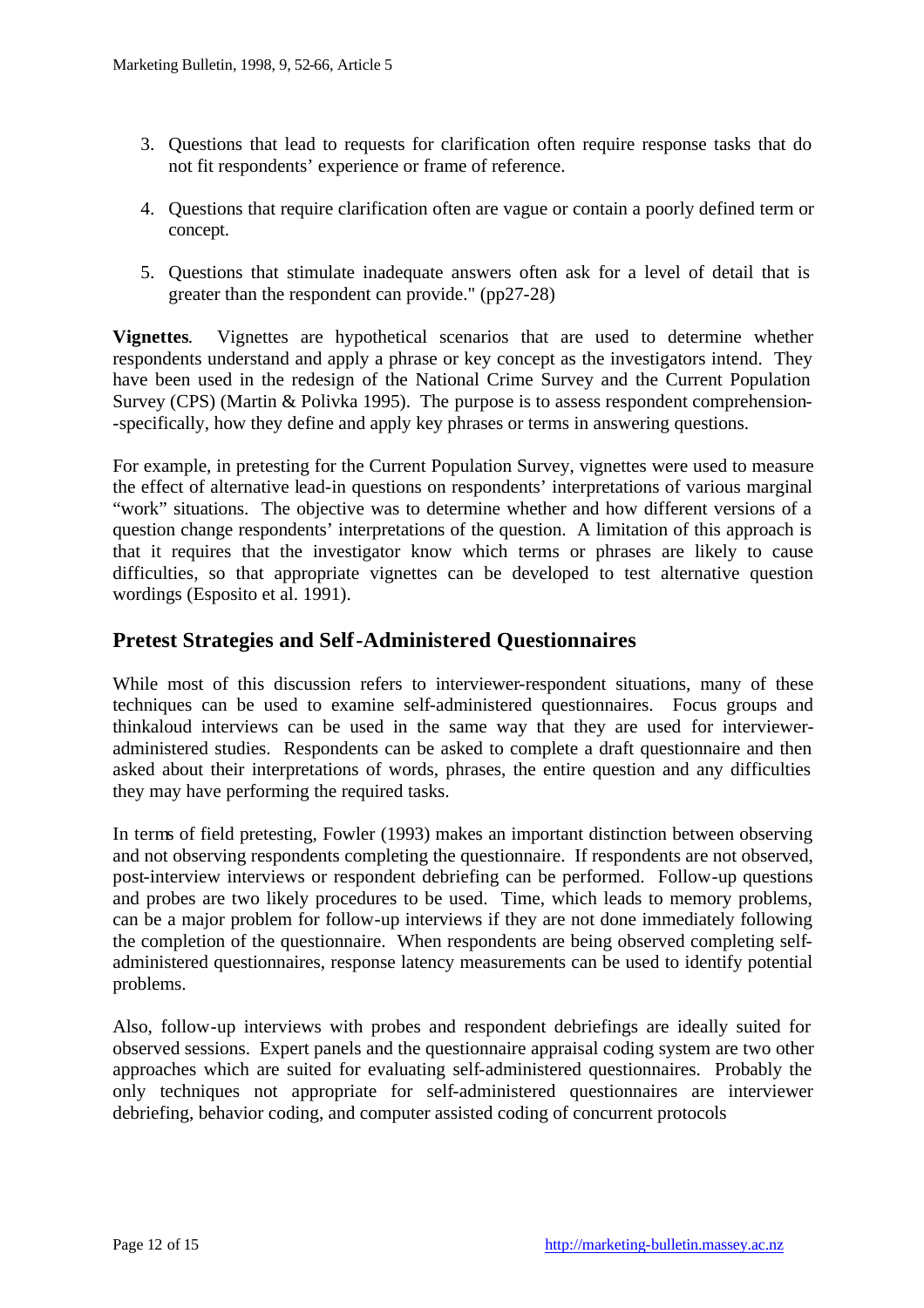# **Summary and Conclusions**

We have yet to see the prefect questionnaire. Recently, however, a number of new and revamped pretesting techniques have been developed to improve the reliability and validity of survey instruments. As we have noted, these techniques have different goals and strengths and the prevailing wisdom is that multiple pretests should be the norm.

How much and what type of pretesting is needed depends, of course, on the goals and complexities of the survey and the number of new questions. Several researchers recommend using a variety of techniques to evaluate survey instruments at different stages (Esposito et al. 1991; Oksenberg et al. 1991; Fowler 1995; Converse & Presser 1986; Czaja & Blair 1996).

In addition to testing questions informally on colleagues, students, or others, early stages of questionnaire development can involve focus groups, intensive individual or cognitive interviews, expert panels, and computer assisted or questionnaire appraisal coding systems. In the later stages, field pretesting can include declared and undeclared respondent debriefings, usually with special probing; interviewer debriefings in combination with rating forms or behavior coding; and/or the use of vignettes. The final stage should be a pilot study with a sample selected from the target population and which emulates as closely as possible the procedures to be used in the main study.

Pretesting is good insurance against making mistakes in the main study. To this end, there are a number of simple guidelines to keep in mind when deciding how much testing is necessary:

- 1. Do not assume that questions taken from a previous survey are necessarily good questions or good measures with your population.
- 2. Look for problems. If you do not look for problems, you are likely to find only a few of the most blatant ones.
- 3. Always plan on doing more than one pretest, especially if you are writing a fair number of new questions. Do additional pretesting work with members of the target population each time you make significant changes in the questionnaire. Remember, the revisions you make to fix one problem can create unforeseen new problems. The only way to find out if changes have fixed a problem or improved a question is to test them.
- 4. Do not use the main study as your default pretest. It is far too costly and time consuming to find that respondents do not understand certain questions or that interviewers are having problems with the questionnaire at this late stage in the research.

### **References**

Bassili JN (1996). The how and why of response latency measurement in telephone surveys. In Schwarz, N & Sudman, S (eds). *Answering Questions: Methodology for Determining Cognitive and Communicative Processes in Survey Research*. San Francisco: Jossey-Bass Publishers, 319-46.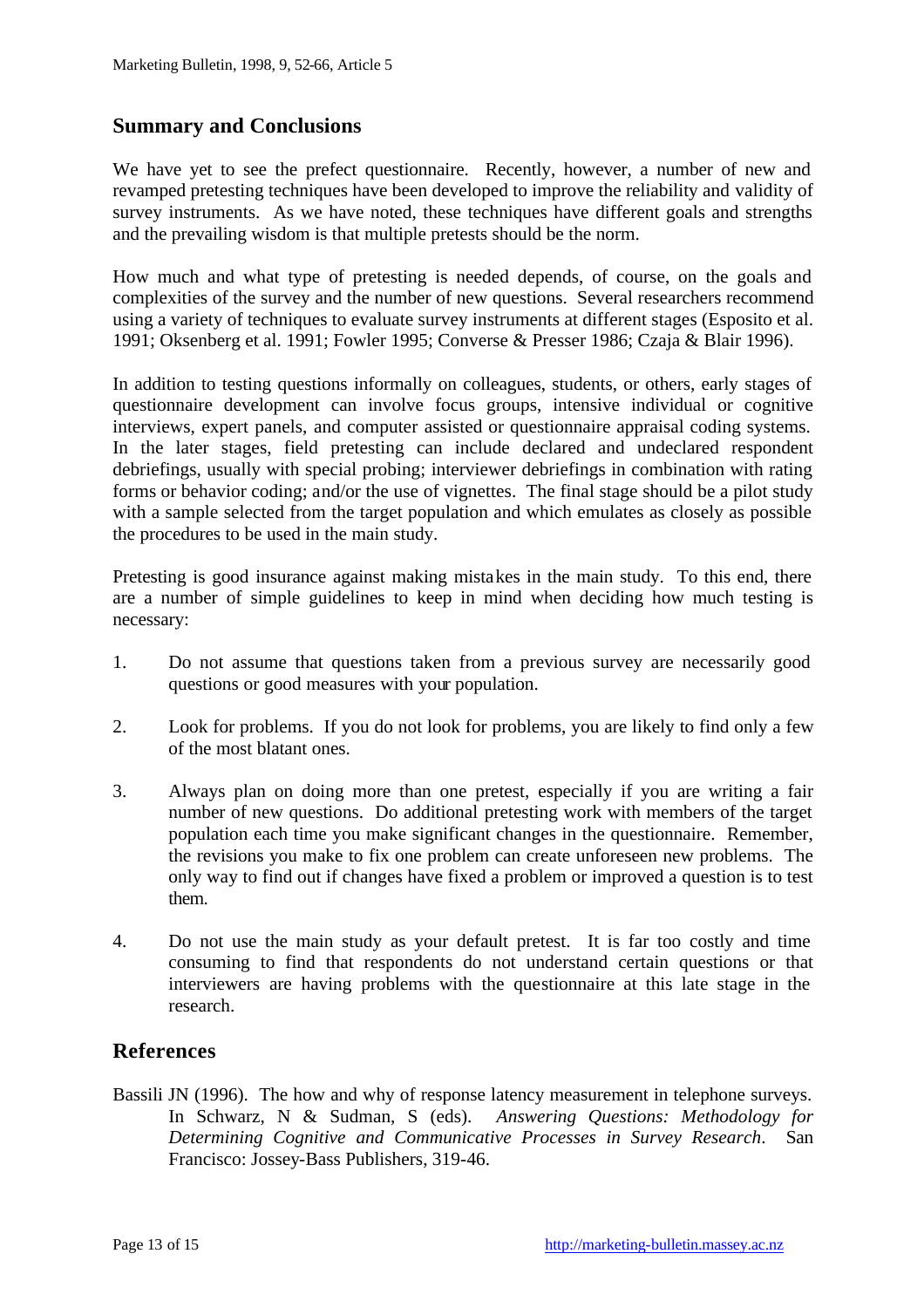- Bolton RN & Bronkhorst TM (1996). Questionnaire pretesting: computer-assisted coding of concurrent protocols. In Schwarz, N & Sudman, S (eds). *Answering Questions: Methodology for Determining Cognitive and Communicative Processes in Survey Research.* San Francisco: Jossey-Bass Publishers, 37-64.
- Bolton RN (1991). An exploratory investigation of questionnaire pretesting with verbal protocol analysis. *Advances in Consumer Research*, *28*, 558-565.
- Converse JM & Presser S (1986). *Survey Questions: Handcrafting the Standardized Questionnaire*. California: Sage.
- Czaja R & Blair J (1996). *Designing Surveys: A guide to Decisions and Procedures*. California: Pine Forge.
- DeMaio TJ & Rothgeb JM (1996). Cognitive interviewing techniques: in the lab and in the field. In Schwarz, N & Sudman, S (eds*). Answering Questions: Methodology for Determining Cognitive and Communicative Processes in Survey Research*. San Francisco: Jossey-Bass Publishers, 177-196.
- Dillman DA (1978). *Mail and Telephone Surveys: the Total Design Method*. New York: John Wiley & Sons.
- Esposito JL; Campanelli PC; Rothgeb J & Polivka AE (1991). *Determining Which Questions are Best: Methodologies for Evaluating Survey Questions*. In Proceedings of the American Statistical Association (Survey Research Methods Section). Alexandria, VA: American Statistical Association, 46-55.
- Fowler Jr. FJ & Cannell CF (1996). Using behavioral coding to identify cognitive problems with survey questions. In Schwarz, N & Sudman, S (eds). *Answering Questions: Methodology for Determining Cognitive and Communicative Processes in Survey Research*. San Francisco: Jossey-Bass Publishers, 15-36.
- Fowler Jr. FJ (1993). Survey Research Methods (Second Edition). California: Sage.
- Frey JH (1989). *Survey Research by Telephone* (Second Edition). California: Sage.
- Krueger RA (1994*). Focus Groups: A Practical Guide for Applied Research* (Second Edition). California: Sage.
- Lessler JT & Forsyth BH (1996). A coding system for appraising questionnaires. In Schwarz N & Sudman S (eds). *Answering Questions: Methodology for Determining Cognitive and Communicative Processes in Survey Research*. San Francisco: Jossey-Bass Publishers, 259-292.
- Martin E & Polivka AE (1995). Diagnostics for redesigning questionnaires*. Public Opinion Quarterly*, *59* (4) 547-567.
- Oksenberg L; Cannell CF & Kalton G (1991). New strategies for pretesting survey questions. *Journal of Official Statistics*, *7* (3), 349-365.